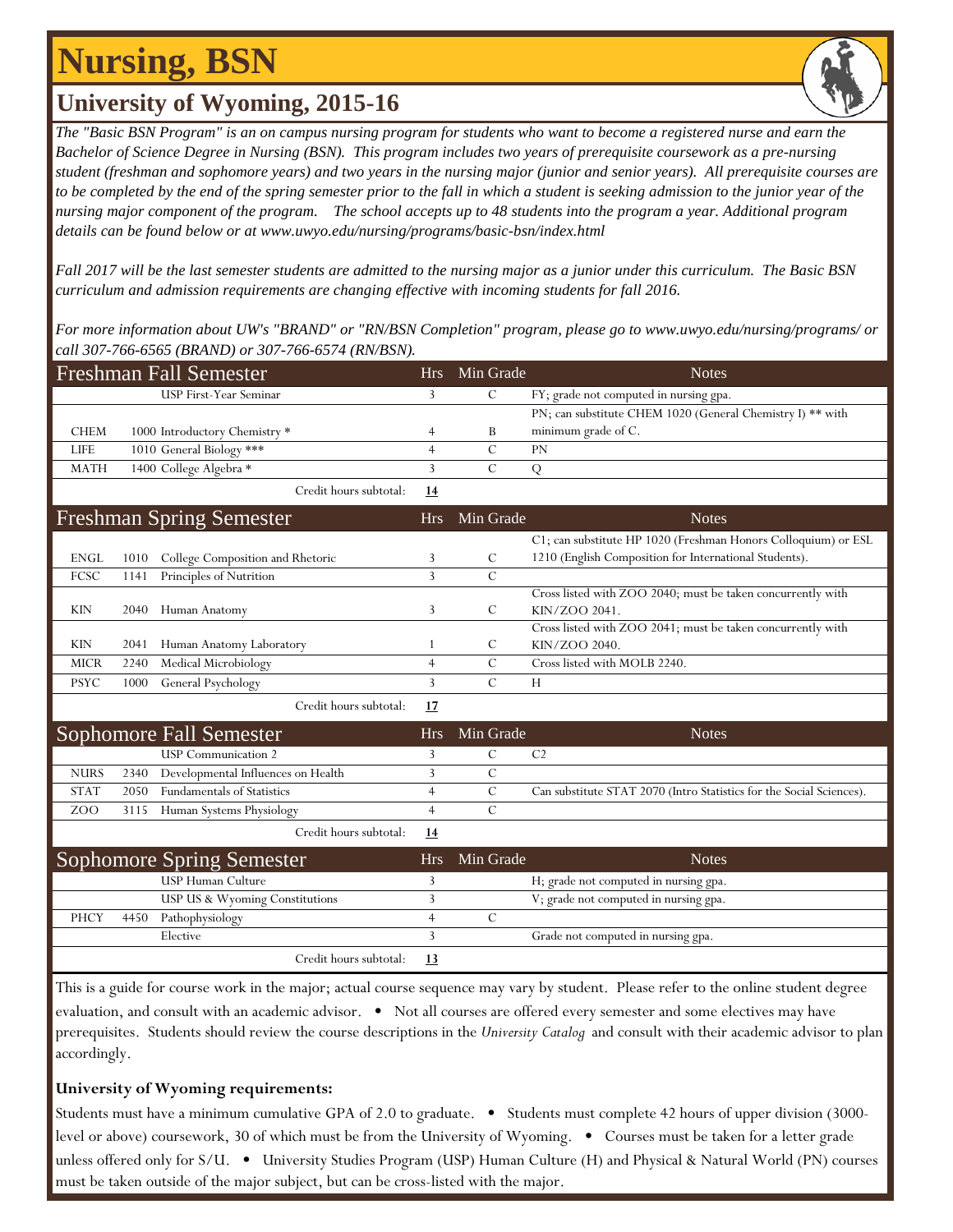## **Nursing, BSN**

| <b>University of Wyoming, 2015-16</b> |      |                                           |                |               |                |              |  |  |  |  |
|---------------------------------------|------|-------------------------------------------|----------------|---------------|----------------|--------------|--|--|--|--|
|                                       |      | <b>Junior Fall Semester</b>               | <b>Hrs</b>     | Min Grade     |                | <b>Notes</b> |  |  |  |  |
| <b>NURS</b>                           | 3125 | Professional Nursing                      | 3              | C             |                |              |  |  |  |  |
| <b>NURS</b>                           | 3140 | Health Assessment                         | 3              | $\mathcal{C}$ |                |              |  |  |  |  |
| <b>NURS</b>                           | 3440 | Adult Health I                            | 3              | $\mathcal{C}$ |                |              |  |  |  |  |
| <b>NURS</b>                           | 3475 | Nursing Practicum: Adult Health I         | $\overline{4}$ | S             |                |              |  |  |  |  |
| PHCY                                  | 4470 | Fundamentals of Pharmacology ****         | $\overline{4}$ | $\mathcal{C}$ |                |              |  |  |  |  |
|                                       |      | Credit hours subtotal:                    | 17             |               |                |              |  |  |  |  |
|                                       |      | <b>Junior Spring Semester</b>             | <b>Hrs</b>     | Min Grade     |                | <b>Notes</b> |  |  |  |  |
| <b>NURS 3020</b>                      |      | Cultural Diversity in Family Health Care  | 3              | $\mathcal{C}$ |                |              |  |  |  |  |
| <b>NURS 3840</b>                      |      | Adult Health II                           | 3              | $\mathcal{C}$ |                |              |  |  |  |  |
| <b>NURS</b> 3842                      |      | Care of the Older Adult                   | 3              | $\mathcal{C}$ |                |              |  |  |  |  |
| <b>NURS 3844</b>                      |      | Mental Health and Illness                 | 3              | $\mathcal{C}$ |                |              |  |  |  |  |
| <b>NURS 3875</b>                      |      | Nursing Practicum: Adult Health II        | $\overline{4}$ | S             |                |              |  |  |  |  |
|                                       |      | Credit hours subtotal:                    | <u>16</u>      |               |                |              |  |  |  |  |
|                                       |      | <b>Senior Fall Semester</b>               | <b>Hrs</b>     | Min Grade     |                | <b>Notes</b> |  |  |  |  |
| <b>NURS 4125</b>                      |      | <b>Evidenced-Based Nursing</b>            | 3              | $\mathcal{C}$ | C <sub>3</sub> |              |  |  |  |  |
| <b>NURS 4440</b>                      |      | Public Health Nursing                     | $\overline{4}$ | $\mathbf C$   |                |              |  |  |  |  |
| <b>NURS 4442</b>                      |      | Nursing Care of Children and Families     | $\overline{4}$ | $\mathcal{C}$ |                |              |  |  |  |  |
| <b>NURS 4475</b>                      |      | Nursing Practicum: Family & Public Health | $\overline{4}$ | S             |                |              |  |  |  |  |
|                                       |      | Credit hours subtotal:                    | 15             |               |                |              |  |  |  |  |
|                                       |      | <b>Senior Spring Semester</b>             | <b>Hrs</b>     | Min Grade     |                | <b>Notes</b> |  |  |  |  |
| <b>NURS</b>                           |      | 4250 Leadership in Nursing                | 3              | C             |                |              |  |  |  |  |
| <b>NURS</b>                           |      | 4875 Capstone Practicum                   | 12             | S             |                |              |  |  |  |  |
|                                       |      | Credit hours subtotal:                    | 15             |               |                |              |  |  |  |  |
|                                       |      | <b>TOTAL CREDIT HOURS:</b>                | 121            |               |                |              |  |  |  |  |

#### **College of Health Sciences Notes:**

Performance expectations for majors in the College of Health Sciences exceed institutional requirements. Please discuss with an academic advisor to understand the difference. • Admission to the clinical portion of Health Sciences majors is competitive and is not guaranteed even with minimum qualifications. Be prepared to meet and exceed expectations. • Background checks are required of students at some point within Health Science majors and careers. Students should understand the long-term ramifications of all decisions and actions early on so as not to jeopardize future academic and career goals.

#### **Nursing Program Notes:**

\* Requires MATH ACT ≥ 23, MATH SAT ≥ 600, Math Placement Exam ≥ 3, or ≥ C grade in MATH 0925. (University Standard)

\*\* Requires MATH ACT ≥ 23, MATH SAT ≥ 600, Math Placement Exam ≥ 3, or concurrent enrollment in Math 1400, 1405, or 1450. (University Standard)

\*\*\* Requires MATH ACT ≥ 21, MATH SAT ≥ 600, Math Placement Exam ≥ 2, or ≥ C grade in MATH 0921. (University Standard)

\*\*\*\* Students are strongly encouraged to complete **Pharmacology (PHCY 4470)** in the summer prior to fall admission to the nursing major component of the program. Successful completion of PHCY 4450 (Pathophysiology) is prerequisite to take PHCY 4470.